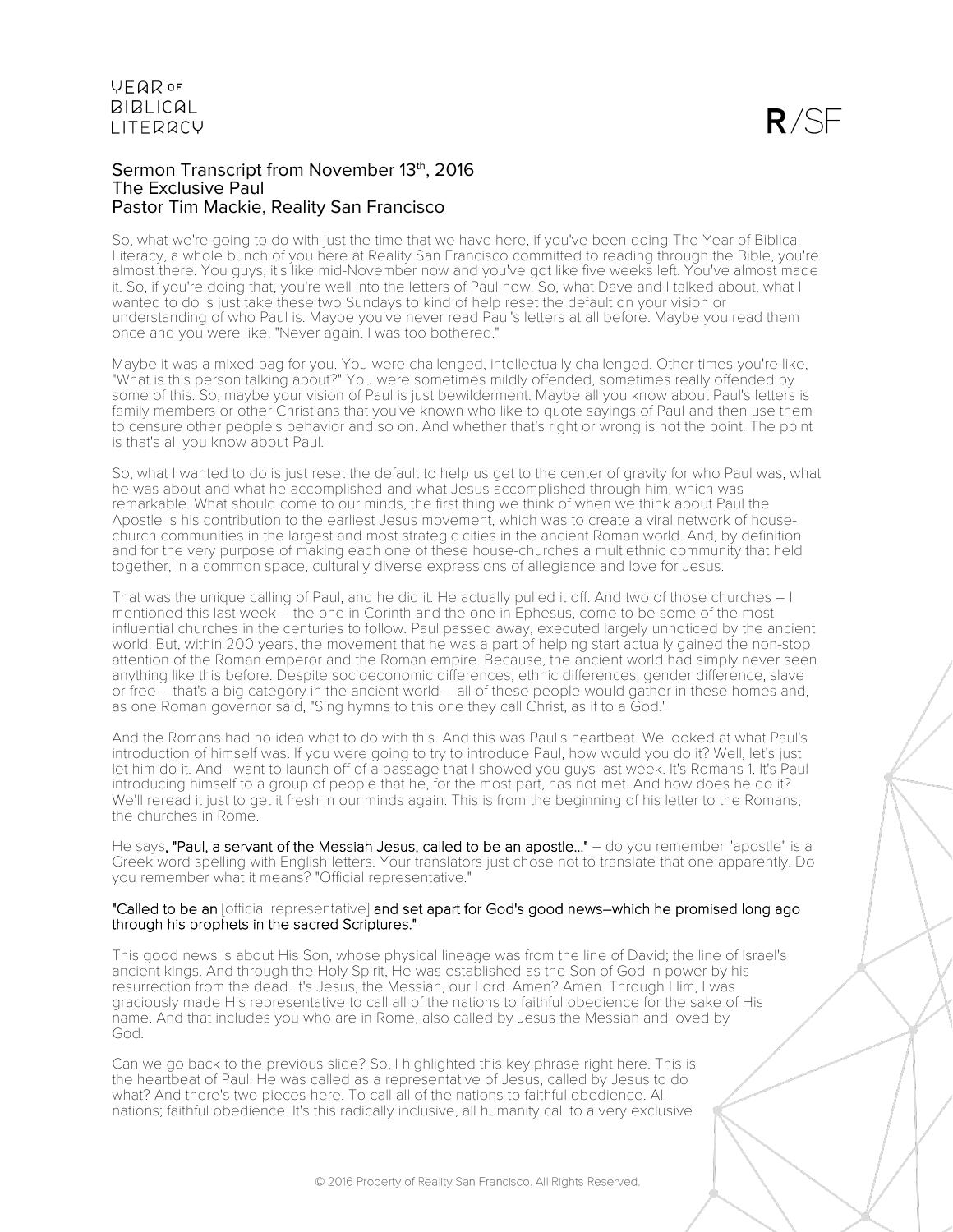

center; a focus. Faithful obedience to Jesus. And this is intuitive. Right? No matter how large and diverse a group of people that you are trying to unify, every call to unity has to have some exclusive focus on a center to which everybody units. So, what our culture, as we continue to learn as if we didn't know it already, seems incapable of producing the kind of unity that Paul was able to produce on the scale of these networks of multi-ethnic, house-church communities. He actually did it.

And just to get a visual reminded of this, this is so radically innovative in the history of ancient religion, in the history of humanity. What happened in those first few decades was just remarkable. I just want it to sink into our memory how remarkable and significant this call was. I want to show you a picture of a church. My hunch is that most of you have not been to this church before. It's on the other side of the planet. It's a Catholic church in Nazareth in Israel. It's in the town that Jesus grew up in. It's called "The Church of the Annunciation." It's actually the largest Catholic church structure in all the Middle East. It's in Nazareth, which is a small city. It's like 100,000 people. It's this massive, massive building. And Nazareth is, you know, a small city now. It was not a big city in Jesus' day. Jesus grew up in the sticks. Right? In Podunk, hill-country town. That's what I call Nazareth.

The archaeologists who have reconstructed and dug up the earliest layers of Nazareth from Jesus' day tell us that no more than 500 people lived in Nazareth. So now, there's this city surrounding this Church of the Annunciation. The whole church is dedicated to retelling and commemorating the story of when Mary receives this message, this divine message that she's pregnant and going to give birth to Israel's Messiah.

Now, to understand what's happening in this church – I'll show you the inside of it in just a second – you have to know something about this next picture here, which is a classic, classic picture of the history of Western art. What's this picture called? Madonna and Child. Not the other Madonna. Right? But, you could probably see that already. So, this is an iconic, iconic fixture, image, in Catholic art history and Western art history. It's of Mary and the baby Jesus. They're both usually depicted with some kind of halo. They're pretty faint in this one. This representation of Jesus has been fixed in the minds and the memories of billions of human beings now throughout history. As we look at this right now, there's one thing that I hope just leaps off the picture right to you. What do you notice about the baby Jesus?

He's plump. Alright. He's blond. And He's white. And that's because His mom is blondish and white. Most – especially in Western art history Most, almost all, to the T, depictions of Jesus and His family, they're all of white Europeans. There are many details, historical details, we don't know about Jesus of Nazareth and how He grew up and so on. But, one thing we know for sure: He did not look like that. Just not at all. He was an Eastern Jewish man. Almost certainly on the shorter side. Dark, olive skin. Thick black hair. He did not look like that.

So, here's what's remarkable about the Church of the Annunciation. The church was built just about 48 years ago and what the Catholic church did was commission dozens and dozens of artists who are Christians from around the world and asked them to create their own representation of the Madonna and Child, but they were commissioned to draw upon the traditional folk art imagery of their own heritage; their cultural heritage. You walk into this building and you are overwhelmed by representations of Jesus. And I just want to try and recreate a bit of the experience by walking it through. I took pictures of all of them. I'm just going to show you some of them. But, this will do something to you as you look at these images.

Singapore. Greece. Ecuador. Bolivia. Romania. Vietnam. Korea. China. Croatia. I love Croatia. You're going to Google all of these afterwards, right? And you should. Thailand. I love Thailand. Scotland. That's my home team. Scotland. Italy. And, my personal favorite, Ethiopia. So amazing. And Japan. Now, this pales in comparison, this virtual tour. But, just try all of them together. They're kind of blurry because they're far away from you. So, this is just a small sample. This church, for some people, it's a museum. But, it stands there in Nazareth today as a living symbol of one of the most remarkable facts of human history. You guys, there isn't another religious tradition in human history that can show you something like this. The history of the Jesus movement is the most culturally diverse religious movement in the history of the human race. Do you understand the gravity of what we're looking at right here?

When we see this – and there are dozens more in this building – it becomes so clear to you. And when you're sitting there in a sea of people looking at all these images and you're not hearing your own language anywhere and neither is anyone else, it becomes so clear that you and I are part of something so much more ancient than where we live right now. 240 years is the democrat experiment we're living within, and it just becomes so clear that Christianity is not a Western religion, that Jesus is not captive to any one nation, that He is not the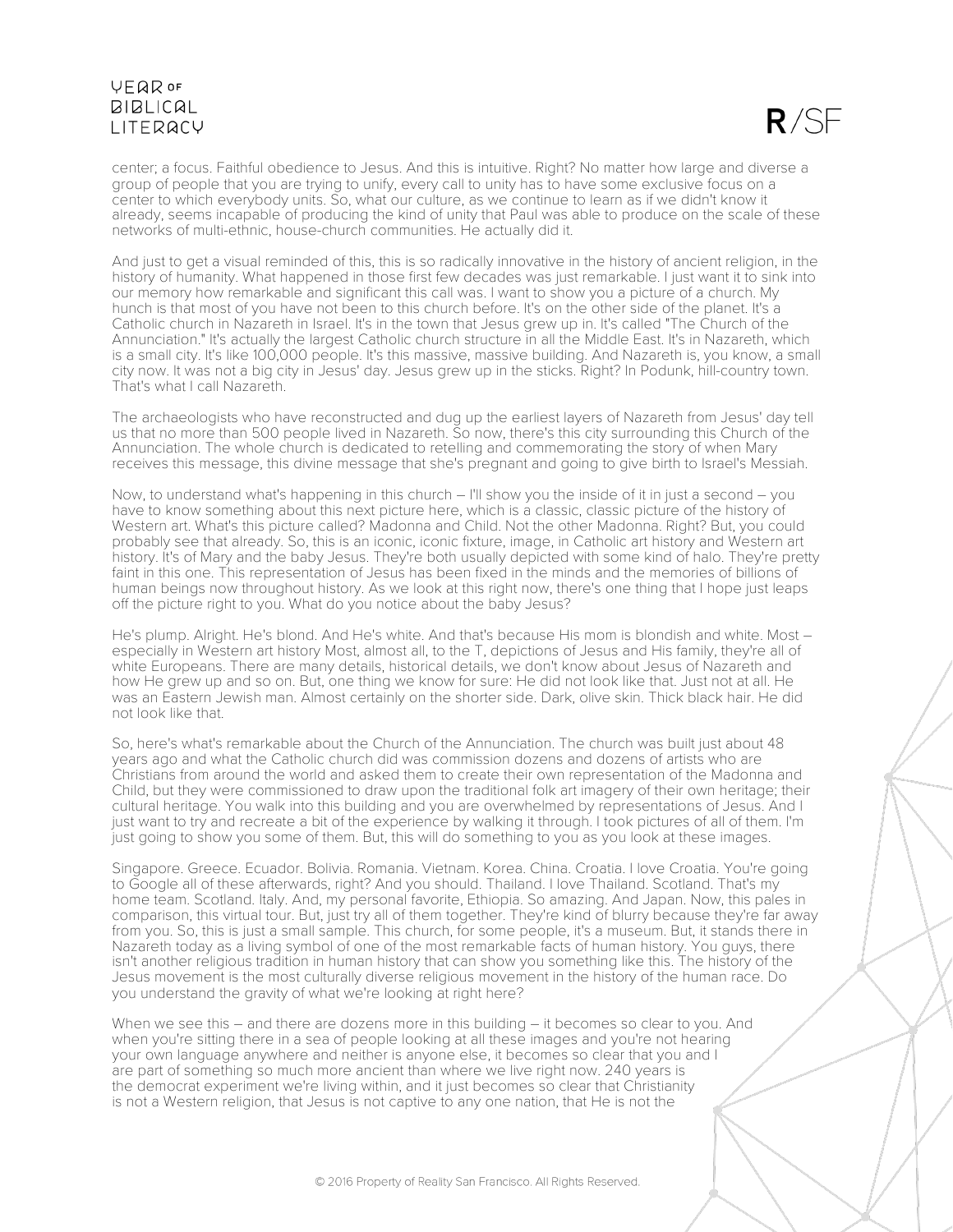

patron of any particular voting demographic, that He can never be coopted by any single ethnic group. The resurrected Jesus, as Paul said, is the King of all nations, and He is the one in whom every diverse expression of the human story finds its destiny and its fulfillment. There's nobody on the outside that Jesus does not represent in His humanity.

Because Jesus was Israel's Messiah, but He was so much more. What all of the apostles, the official representatives, see in the person of Jesus is the truly human one. They believed that when they were looking at Jesus, what they saw and what they experienced in Jesus of Nazareth was looking into the face of God. The one true God who is imaged in every single human being and all of this diversity. So, the singular Jesus is the only one in whom all of humanity can find their unity. That's a very bold claim to make in the first century or in the twenty-first century. But, that was Paul's absolute heartbeat.

And what we're looking at 2,000 years later is the fruition of Paul's dream. This is what Paul was about and this is what the history of the Jesus movement has always been about. It's the most inclusive movement in the history of the human race, because there is no human that doesn't come within the reach of the Godman, Jesus. Somebody say "amen" or something. I mean, this is absolutely remarkable, you guys. Yes.

So, let's come back to Romans 1 and, particularly, to just that highlighted phrase in Romans 1 on the slide. So, that's what Paul's heartbeat is, to call all nations to unity in giving allegiance to the one Jesus. Now, what ethnicity was Jesus again? Not white European. He's Jewish. So, somehow in this Jewish man, the God of all humanity finds its destiny. And that's a tension that's been at work in the Jesus movement always since the very beginning. See, here's how this played out. In Paul's day, him doing this, going out to all of the nations to call together a diverse people around King Jesus, this was really controversial. Really controversial.

If you did The Year of Biblical Literacy, you read the first three quarters of your Bible, which is called "The Hebrew Bible" or "the Old Testament." The Jewish Scriptures. And they're focused specifically on the story of one ethnic national people group who are the covenant people of God. It's the people of Israel; the Jewish people. And what happened with Jesus and with Paul and the circle of the apostles was absolute revolution and the fulfillment, they claimed, of the story of Israel. That through the Jewish Messiah, a new human family was being created under King Jesus. So, all of the boundary lines that used to mark the covenant people of God, they were these symbolic practices of Israel. Like, eating kosher, keeping Sabbath, circumcision for males, worship as a national people group that all centered around an actual building, like a temple, in Jerusalem.

All of that shifted in the Jesus movement and all of a sudden, Paul creates these communities in Rome and in Corinth and in Athens. And what he tells the Jewish followers of Jesus is, "Keep doing that. That's your heritage. That is your unique expression of giving honor to King Jesus, who is your Messiah."

But then, he had to iron out the differences between these followers of Jesus and these Greek followers of Jesus. For them, getting circumcised is just not on the table. Alright? For the men, at least. They're adults and this is all going to be very painful. So, that's first. And Jewish dietary restrictions and so on. So they're like, "No. We want to honor King Jesus through channeling our cultural expression."

Just like what those paintings were all about. And what Paul had to try and help them do was learn how to navigate and honor those real differences. Like, they just saw things in a very different way. Those differences remained important to them. Like, the church held a space for each of them to be different in that way. But, at the same time, it was a surrender of those unique identities to say this Jewish identity and this Greek identity, "It shapes part of who I am, but it doesn't define who I am. When I'm in this body together, all my particularities and my particular views and opinions about this or that, it all becomes second tier to the overriding unity that we share in King Jesus."

Amen? And that has been a paradox and a tension at the heart of the Jesus movement for the last two millennia. And every culture into which Christianity has gone, there have been different ways that those tensions align themselves. And in the last seven days, right, Christians in America find themselves in another configuration of those differences. But, here we are. Like, if I could take a picture of you all and get it up on here, we could add it to the wall in Nazareth. Couldn't we? Well, you're not baby Jesus. But, you get my point.

Like, here in the city and here all over America and all over Planet Earth, there are communities of Jesus full of people who are more different than we could possibly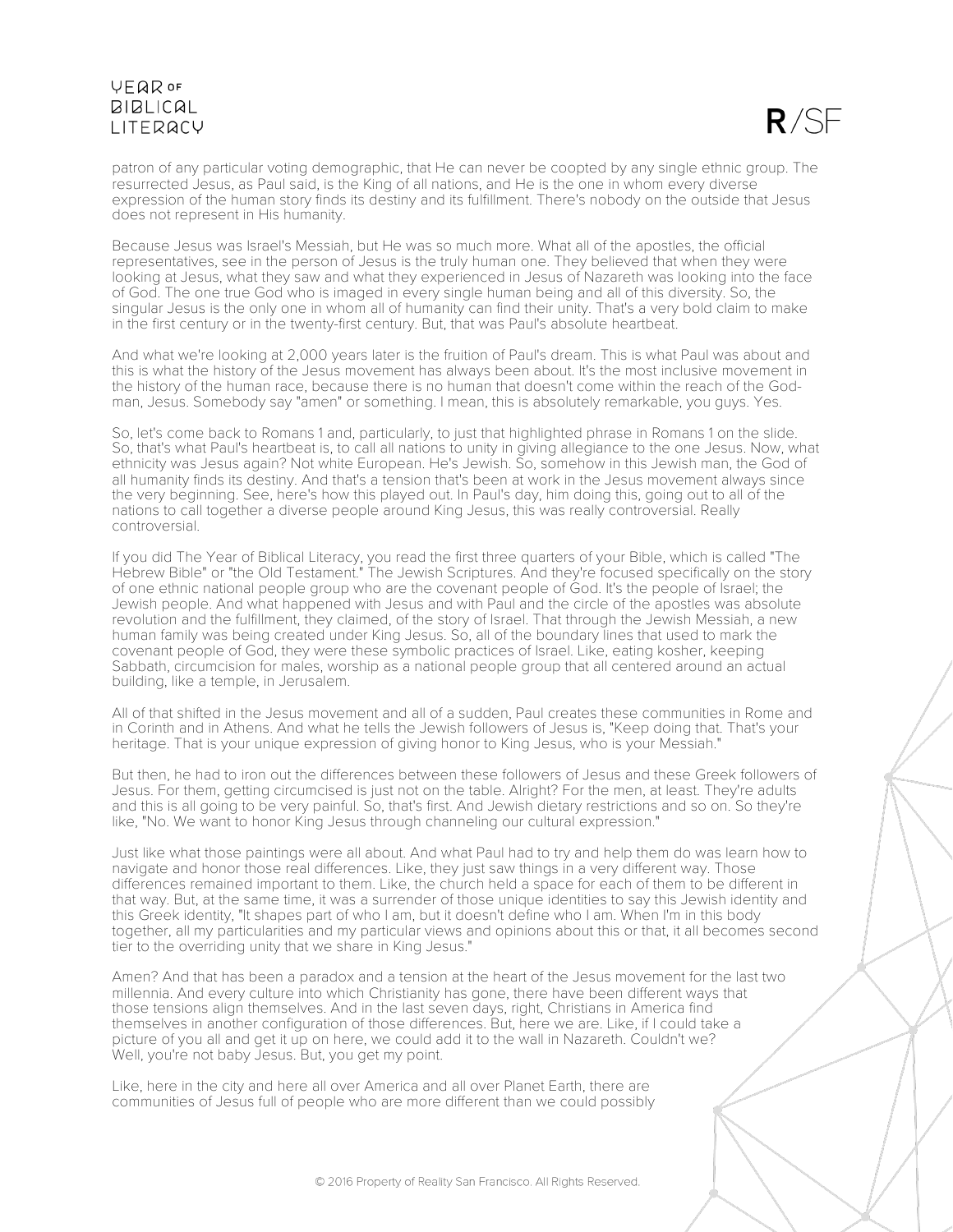

imagine, and we all bring that unique heritage, but we also surrender it. Because, what defines us when we gather as one body is the love of King Jesus; that He loved me, that He gave Himself for me, that He was raised from the dead on my behalf and that His life is given as a gift to me and to my enemy. That Jesus' life is given to me and the people that I love and the people that I feel like I hate. And when we come together, when Jesus' people come together, all of that gets put on second tier. It's one of the most difficult things that Christians have found themselves trying to do over the last 2,000 years and it's the task that we find before ourselves today.

So, if these Jewish boundary markers through ethnic practices don't mark the family of Jesus' people after the movement launches, what does mark the family of Jesus' people? It's this phrase right here. What Paul calls "faithful obedience." So, all of the nations: inclusive Paul. Faithful obedience: exclusive Paul. So, what was it that marked the earliest followers of Jesus as noticeable? These are the things that define the identity of the people of God. It's not skin color, it's not socioeconomic class. So, what is it? And the two things are – again, as you read through Paul's letters – the things that he talks about the most: sex and idolatry.

I want to run away again right now, the conflict avoider in me. Sex and idolatry. A level of sexual integrity that was absolutely foreign to the ancient Roman world. That was one of the core boundary markers. We'll explore it for a minute. And idolatry. Withdrawing my participation in the worship of the Greek and Roman gods and giving my allegiance to King Jesus. And actually, of the two, idolatry was the way more scandalous, problem-causing one for the early Christians.

Sex. Look at how Paul's mind works here. This is a passage from 1 Corinthians 12.

#### He says, "In the same way that a body is one thing, yet has many individual parts, all of its many parts form a single body."

Is anybody learning anything right now? It's like, "Yeah. That's perfectly evident. I have many parts. One body. Thank you, Paul."

"That's how it is with the Messiah."

Oh, what does that mean?

#### "For we were all baptized by one Spirit and so we all form one body. Whether Jew or Gentile, slave or free."

So, you might read that and you think, "Yeah. Inclusive Paul. This is awesome. One body. Many members. We're all really different, but one body. What does that have to do with sex?"

Because, human beings, in Paul's mind, human beings aren't simply a ghost in the machine; souls trapped in bodies. This is completely foreign to the biblical view of humanity. The biblical view of humanity is human beings are earthlings. Literally made of the earth, right? We're earthlings. We are whole person, complex, interwoven, embodied creatures of mind, body, spirit, emotion, all of it packed together and none of it completely separable from each other. So, if through the Spirit and through my baptism I've been joined to this body, this is the Messiah's body right here. Many bodies. We're all bodies sitting here. Right? So, it's not just that you have a body, you are a body. And we have all of these bodies and we make up the Messiah's body. So, when Paul hears that there are some men in the church of Corinth who have continued the habit that they just grew up with in Roman culture of having recreational sex with the local prostitutes who work down at the Zeus temple down the street, look at his logic and how he addresses this problem. It's fascinating. Look at what he says. It's in the next slide.

He says, "Don't you know that your bodies are members of the Messiah? So then, should I take any body member of the Messiah and unite it with a prostitute? No way. Don't you know that he who unites himself with a prostitute becomes one with her in body?"

Isn't that what page 2 of the Bible says? He quotes from page 2 right here.

"The two become one flesh. But, the person who's united with the Lord is one with Him in spirit. Flee sexual immorality. You do not belong to yourself. You are bought at a price, therefore honor God with your body."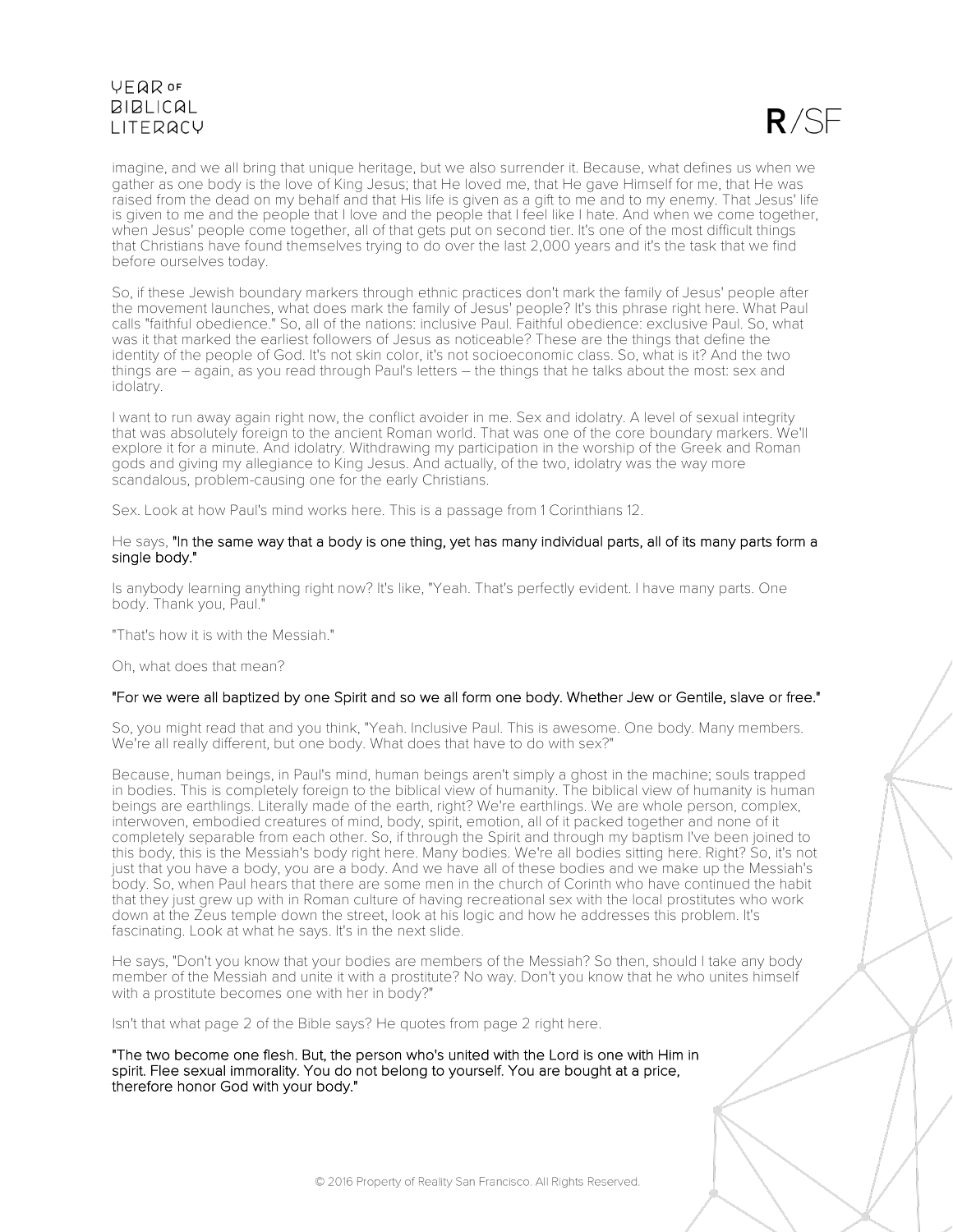$R/SF$ 

So, this is like a foreign language to Westerners, right? Because, one of our greatest convictions as a culture is the freedom and liberty and determination of the individual. If you love the inclusive Paul – we love the inclusive Paul. "Yay. Multi-ethnic." We love it, right? At least we say we do. But, for Paul, then, there's so many implications of that. If the people of Jesus are truly a unified, diverse, multi-ethnic body of the Messiah, then here's an implication of that: your body isn't yours and my body is not mine to do whatever I wanted with. My body is a member of this body and this body is Jesus' body.

That has huge implications with what we do with our bodies when it comes to sex. Do you see how Paul follows this here? This is Paul's moral argument. "You belong to the Church. So, don't sleep around."

That's his argument. Like, in a profound way, your individual body is a part of the representation of this body. And to unite your body in a way that goes against the teachings of Jesus with another body, do you see how the lines are getting crossed right there? It's a moment of insanity. You're forgetting your try identity. And where's Paul getting this? He's getting this from the teachings of Jesus and Jesus talked about sex and bodies on more than one occasion. Jesus had the ultimate high view of sex. The great irony in our culture is that Christianity is often accused of having a low view of sex like it's dirty and shameful and don't talk about it.

And if you actually read the teachings of Jesus, it's exactly the opposite. He has the highest view of sex and the sacredness of the body that you can possibly imagine. In fact, He thinks that sex and the human body and what happens when human beings have sex is so remarkable and so significant that it has the power to generate life or it has the power to destroy human beings. The same exact thing. So, in Jesus' teachings, you see a high view of sex and the body, that my body belongs to Jesus' body and He dedicated His body to a covenant of love and commitment to His people. And Jesus' followers, it's the sexual ethic of Jesus' followers right from His teachings is that our bodies, sexually, are to be dedicated to the purpose of a covenant marriage between a man and a woman.

Now, I'm already sweating and getting nervous, right? Because, I know that there are people in the room and you disagree. And I respect that. I totally respect that. But, if I put on my historian hat, it is in fact what Jesus said. And I have a choice before me of whether or not I want to join Jesus' body on His terms and discover the wisdom of what He was trying to guide people towards, towards a new vision. I mean, if the multi-ethnic, inclusive Paul is a new vision of humanity, what is this vision of sexuality? This is just like a completely new vision of being a sexual human. Full of wisdom. It's the highest view of the body and of sexuality that you can imagine. And for Paul, it absolutely follows if we are one body, what I do with my body matters.

Now, one thing you'll notice as you're reading through Paul's letters – it was true right here – almost all of Paul's talk about sexual ethics is aimed at men. And there's a reason. There's a historical reason for that, and I'll just quote a history nerd, because he'll illuminate this for us. It's a guy named "Larry Hurtado." We're selling his book in the back. I told him to get a bunch to sell to you and you should get this book. It's unbelievable.

"In the Roman era, there was a double standard in sexual practice. Women were generally held to a standard of strict, marital chastity. Men, however, were allowed considerably more freedom to have sex with many others. Although sex with other men's wives was not approved, all other kinds of sexual activity were openly tolerated and actually encouraged. As Demosthenes..." – say it 10 times twice. Demosthenes, Demosthenes – "...the fourth century orator put it, we Romans have prostitutes for pleasure, slaves for our daily desires, male and female, and wives to give us legitimate children and to guard our households."

"In this setting," – pay attention – "Paul's exhortations to sexual integrity, given mostly to men, project a radically different standard among Christians. He makes the unusual move of holding men to the same standards of holiness and honor expected of women, thereby challenging the dominant double standard in the time."

Do you get what he's saying right there? So, here's a historical irony for you. What, in our day, is considered an oppressive, institutional, ancient, conservative view of sex, in Paul's day was a radically innovative move towards equality between sexual integrity standards expected the same between men and women. Do you get it? Once you see it in Paul's letters, you can't unsee it. Every time he's getting in men's faces about sex, he is at the same time honoring and elevating the status of the women in these communities by telling these men to behave in the same way and to move right towards the double standard. This is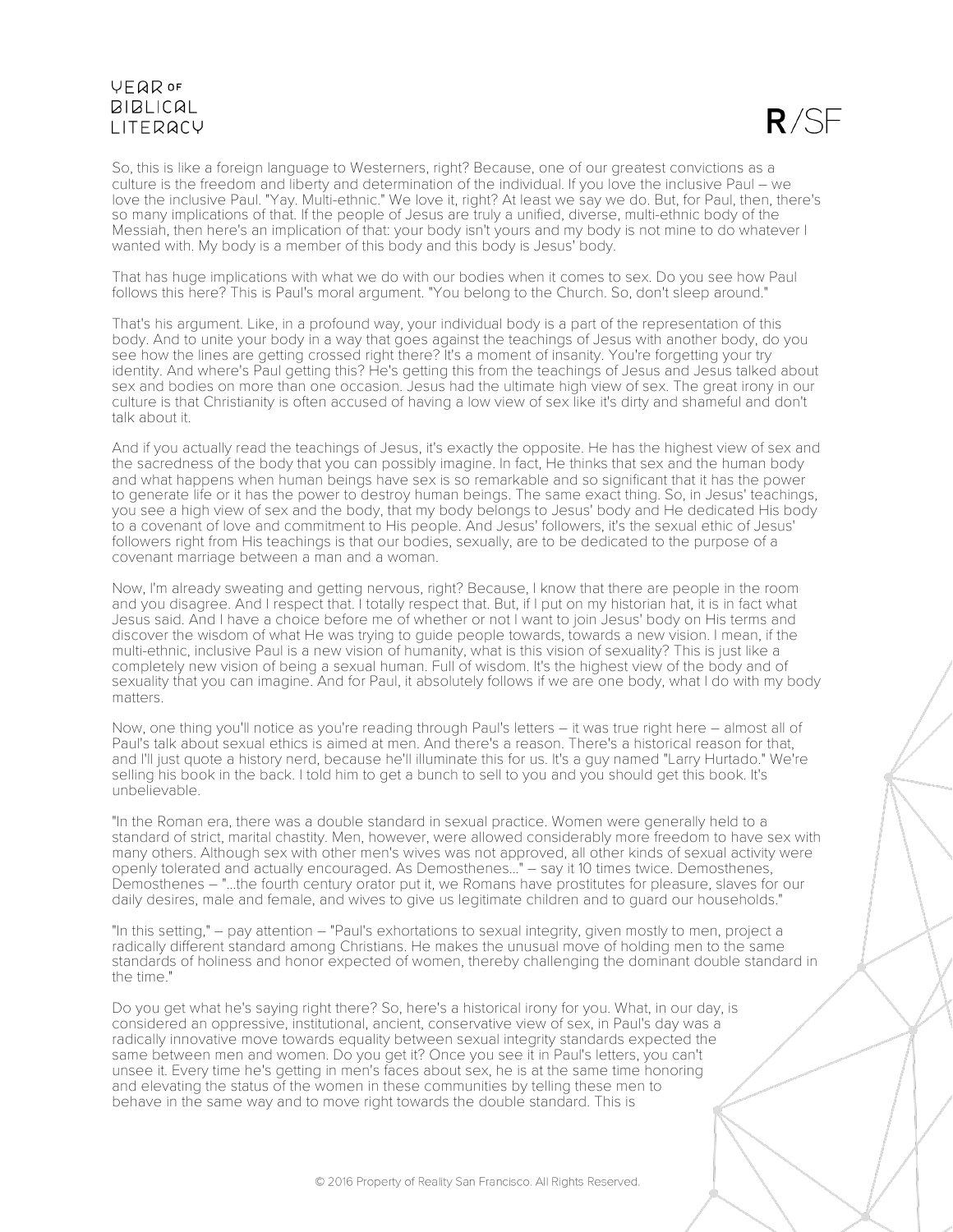

remarkable. He's not even a theologian, you guys. He's just a historian. And he's telling you how Paul's ethic would have been perceived in his day.

Sex was a huge way that the early Christians were marked as a unique kind of family apart from their Greek and Roman neighbors. But, it actually wasn't the most provocative one. Sex and idolatry. And this follows from being members of Jesus' body. Idolatry is the next one. Let's just read another passage. How are you guys doing? Are you with me? Let's do one more. Let's do one more.

This is in 1 Corinthians 10. "Therefore, my dear friends, flee from idolatry."

Paul only says in his letters even to flee from two things: sex with somebody that's not your spouse and idolatry.

#### "Isn't the cup of thanksgiving for which we give thanks a participation in the blood of the Messiah? And isn't the bread that we break a participation in the body of the Messiah? Because there is one loaf, and we who are many are one body, for we all share one loaf."

So, I read this last week. So, at the core of the early Christian gatherings and all the way through is the Eucharist or Communion; taking the bread and the cup together. And we are eating the symbols, we're eating the story of Jesus' self-giving life and love, His death for us and His resurrection for us. And it doesn't matter, slave or free, whatever your skin color, whatever your economic status, we all share at the same table and eat together in the worship of Jesus. It's one of the most radical statements of the inclusive Paul ever. But, look what He says what follows. We're part of the Messiah's body, and when we eat from the one bread and the cup, it's another symbol of our unity as His body.

So, my name's Sergius – my name's Tim, but let's just pretend my name's Sergius – and I'm a new follower of Jesus. So, whatever, I grew up in Corinth and there's this Zeus temple down the street – and we already talked about the prostitutes that Sergius would have grown up sleeping with there, encouraged by his father.

Also what goes on there is meals of honor to the god, Zeus. Temples were the butcher shops in ancient Roman cities, because there's constantly a cycle of animal sacrifices coming through these ancient temples. So, the butcher industry was located around these temples. So, let's say I get invited by my friends. I'm a new Christian. I get invited by my friends.

"Hey, you know, our friend, Cercius, he's offering an honorary sacrifice. He wants a really good wheat harvest this year. He's going to give an offering to Zeus, the god of thunder and weather and rain and so on. So, come on. Join us. Join us, Sergius."

And what do you do? What do you do? Look at the counsel Paul gives here. He says, "Do I mean that food sacrificed to an idol is anything? Am I saying that an idol is anything? No, no, no. The sacrifices of pagans are offered to..." – and I'm tricking you right here – "...daimonion."

Say it with me. It's a Greek word. Daimonion.

"Not to God. And listen, I don't want you to be participants with daimonion."

Because, if you're a Christian, you're a participant with who? With the Messiah. So, don't be a participant with a daimonion. It's bad news.

"Listen, you can't come in here and drink the cup of the Lord and have the cup of daimonion too. You can't have part in both the Lord's table and the table of daimonion."

And the million-dollar question that you're asking is, "What on earth is a daimonion?"

A daimonion. So, you can guess because the English word that translates this in your translations is very close. It sounds very similar to daimonion. What's the English word? Demons. In our culture, we're so awash in the later European, medieval mythology of the little reptilian creatures that sit on your shoulder and whisper and entice you to say mean things to your neighbor or something like that. Right? Are you with me? Like, that's the caricature, and that's ridiculous. Let's all acknowledge how silly and ridiculous that is. Right? There's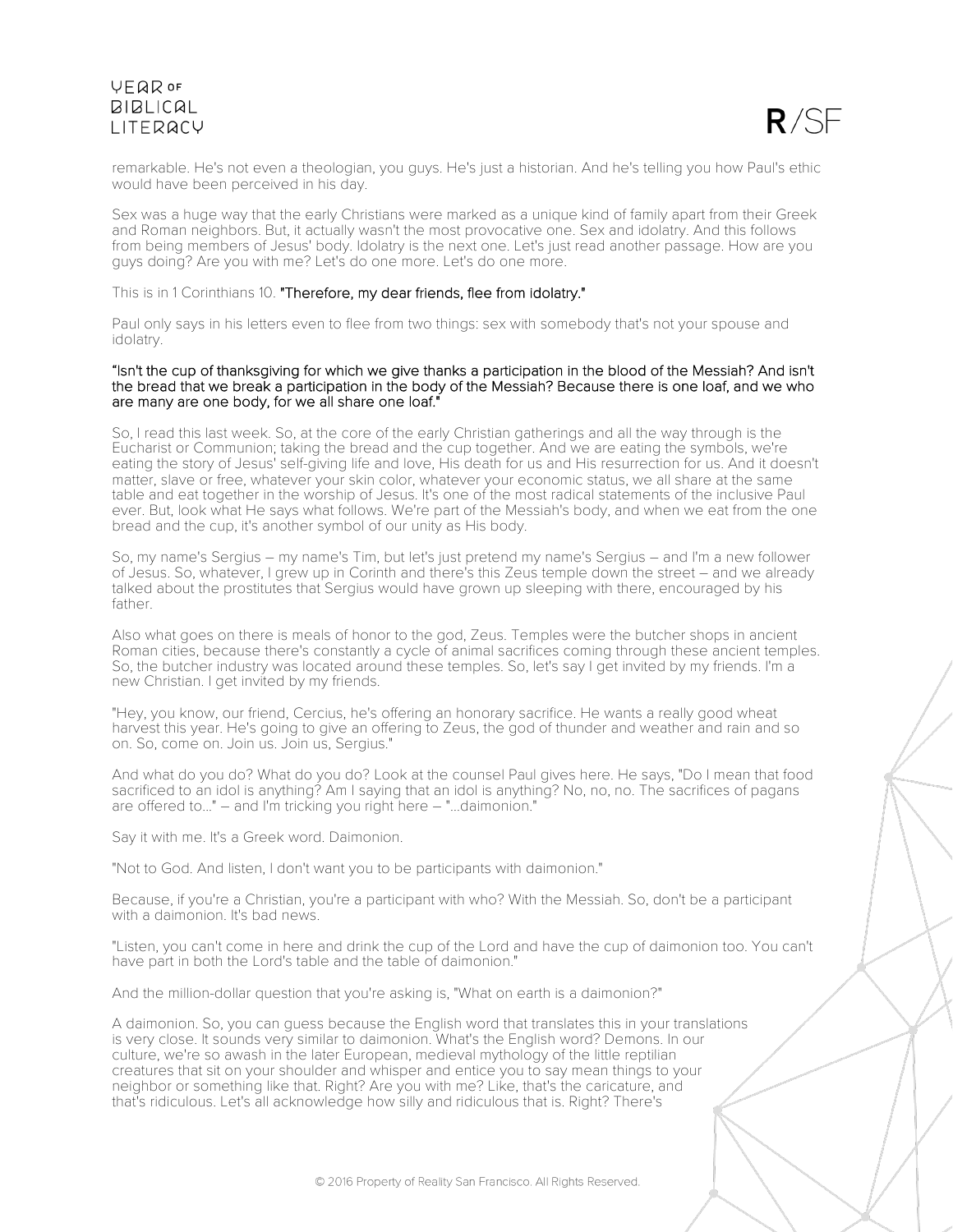

nothing like that in the Bible.

Daimonion. It's the Greek word for "demigod," for spiritual beings who are not the all-powerful creator God, but are in rebellion against the one true creator God or who are meant to serve in God's host and they do so no longer. Daimonion. Rebel gods. Rebel beings. In the Bible's view of the world, there's rebel humans and then there's rebel daimonion; spiritual beings. In other words, what Paul's saying is for Sergius to go down to that Zeus temple and to participate in a sacrificial meal offered to a daimonion, like, you're messing with fire there.

And then Paul says, "Listen, is the idol statue, is that anything? No, that's not what I'm saying. What I'm saying is there's real spiritual evil at work in the world and it inspires all kinds of things that lead humans to destruction. You don't want to mess with that. Your allegiance is to King Jesus and King Jesus alone."

Let me show you a picture of one of the most important daimonion in the ancient Roman world. It's the next slide. It's a goddess. "Dea" means "goddess" in Latin. "Dea." What's the name of the goddess? "Roma." Here on a Roman coin, you can see the face of an emperor. And by Paul's day and in the centuries to follow, there was a strong, strong move after an emperor died and then while they were still alive to declare them to be sons of god; to declare them to be gods. So, on one side of the coin, you have the emperor; the son of god. And then on the flipside of the coin, you have the goddess, Roma.

Now, how do you worship the goddess, Roma? You sing songs? No. You go offer a sacrifice in gratefulness that the powers of the Roman empire have graced you with peace for another year. See, in the ancient world, idolatry is about power and worship is about allegiance. It's the worship of power. And when I'm going down to the Zeus temple, what am I doing? All of these gods – Zeus and Aphrodite and Apollos and so on – were deifications of powers that humans want to harness for me and the benefit of my tribe. Sex, war, music, archery, weather, military power. It's military power turned into a god. And at every corner and in every Roman city, you could go offer your allegiance. In fact, you were called to by the emperor to give allegiance to Roma and to the emperor himself as the son of god.

Do you see why this is certainly the more provocative of the two boundary markers here? So, look at what the history nerd has to say right here. Larry Hurtado. We'll land the plane right here.

"Early Christianity lacked any of the things typically that comprised religion in the Roman world. There were no shrines, there was no temple. Therefore, no statues of the deity. There was no alter and there were no sacrifices and no priesthood. This was totally bizarre in a culture saturated with temples and gods. To deny the gods their worship was effectively to deny their reality."

You actually really offend your friends if you don't go down and worship Zeus with them.

"In the withdrawal of the newly converted Christians from the ubiquitous veneration of the gods in public and family environments was seen as abrupt, arbitrary, unjustified and deeply worrying to the Romans. All of these gods governed various arenas of human life and one's family and city and national gods were guardians against plague and fire and disaster. Refusal to participate in their worship would have been taken as disloyalty to one's family and one's city and is disregard for the welfare of one's neighbors."

Do you get what he's saying right here? To honor Jesus as Lord was an act fraught with what we would call "political significance." And I would argue that nothing has changed as we sit in the 21st century. If saying "Jesus is Lord" doesn't have political significance, then we simply have no idea what Jesus and the apostles were actually trying to talk about. Idolatry is about the worship of power. It's about exalting whatever power's at work in the world. One of them is national security. Exalting it to the place of a god so that it gets my ultimate allegiance. It's where I find my identity. It's where I find my hope. It's where my mind goes when the world is chaotic. It's the place where my hopes become focused. And then you know that this god was your hope, of course, when the whole thing comes shattering down and you think the world is over.

And the early Christians were absolutely stubborn in this refusal to acknowledge anything as god other than King Jesus. And I think there's a wisdom – there's so much wisdom. Let me land the plane.

The Christian movement is this paradox of radical inclusivity with an exclusive focus on faithful obedience to Jesus. And those boundary markers in the first century – and I would argue those two same boundary markers I think are probably the most potent